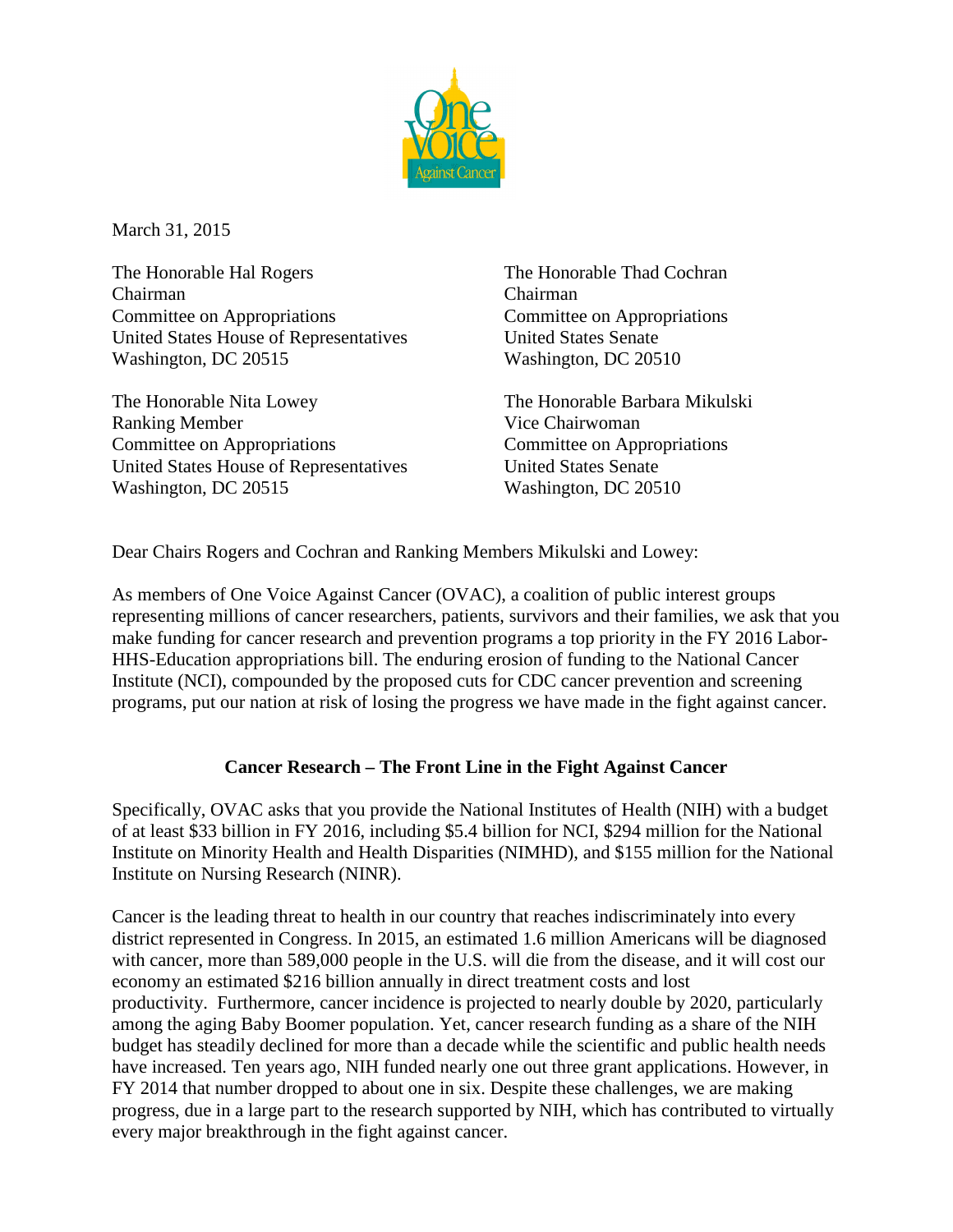## **Cancer Prevention and Early Detection – Putting Research Advances into Practice**

OVAC also requests that you provide the CDC cancer programs with a minimum of \$513 million in FY 2015 and we encourage you to reject the funding cuts to the CDC's cancer prevention and screening programs that were laid out in the President's budget.

About half of the 589,000 deaths that will occur from cancer this year could be averted through prevention: by eliminating tobacco use, encouraging better diet and exercise, and giving all Americans access to cancer screening and preventive medicine. The CDC cancer prevention and control programs provide vital resources to every state for cancer monitoring and surveillance, screening programs, state cancer control planning and implementation, and awareness initiatives targeting breast, skin, prostate, colon, ovarian, and blood cancers.

There is also a misconception that enactment of the Affordable Care Act obviates the need for the state-based cancer screening and prevention programs supported by the CDC. Unfortunately, even with expanded access to healthcare, there are a significant number of adults that will continue to rely on these safety net programs for their cancer screenings. For uninsured adults, less than 17 percent of woman over the age of 40 had a mammogram in the past year and less than 19 percent of men and woman over the age of 50 had a recent colorectal screening.

Adequate funding for the CDC in FY 2016 will allow a half-million women to be screened for breast and cervical cancer, allow tens of thousands of men and women to have access to colorectal screening, ensure we are able to monitor state- and local-based cancer patterns and trends, and provide greater support for state and local awareness and education programs.

Additionally, state health departments have been unable to fully implement cancer control strategies as a result of inadequate funding. States have been forced to scale back on prevention programs and reduce the number of screenings they provide as funding for CDC cancer programs has not kept up with their needs.

## **Oncology Nursing – Caring for Patients and Conducting Research**

Lastly, OVAC requests that the Health Resources and Services Administration Title VIII Nursing Programs receive \$244 million in FY 2016. Oncology nurses are on the front lines when it comes to providing quality cancer care, and contribute significantly to cancer research. More funding for the Health Resources and Services Administration's nurse training programs is necessary to ensure enough resources to fund a higher rate of nursing scholarships and loan repayment applications and to support other vital efforts to address the current and future nursing workforce shortage.

For all of these reasons, we ask that you to ensure that the fight against cancer remains a top national priority. We ask that the funding lost in the past few years for cancer research, prevention, nursing, and other important programs be restored so cancer researchers can capitalize on the scientific opportunities before them and patients receive the care they deserve.